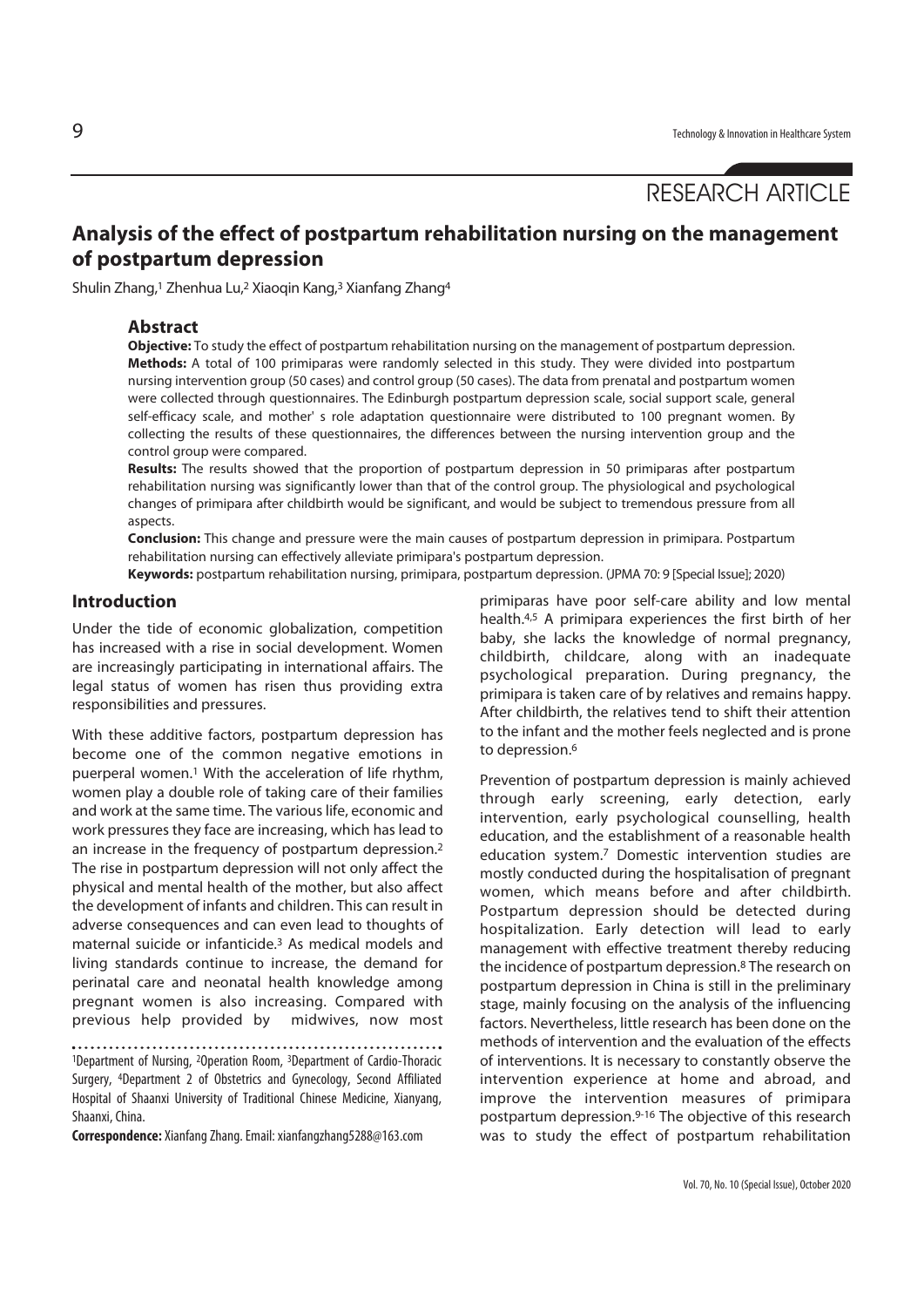Technology & Innovation in Healthcare System  $10$ 

nursing on the prevention of postpartum depression.

#### **Subjects and Methods**

A total of 100 cases of primipara (obstetric delivery) were selected from the Second Affiliated Hospital of Shaanxi University of Traditional Chinese Medicine.

The sample size was calculated by the formula (1)

$$
n_1=n_2=2~[u_\alpha+u_\beta~/~\delta/\sigma]^2+1/4~u_\alpha{}^2
$$

where  $u_{\alpha}$  represents the standard normal difference corresponding to  $\alpha$  level, u<sub>β</sub> denotes the u value corresponding to type II error probability β, δ indicates the difference between the mean values of the scores of the two groups of primiparas on the Edinburgh Postpartum Depression Scale (EPDS), σ suggests the estimated value of the overall standard deviation, which is replaced by the sample standard deviation S, and the larger one is selected. According to the pretest results,  $\delta$ =6.15, S=8.81,  $\alpha$ =0.05,  $u_{\alpha}=1.96$ ,  $\beta=0.10$ ,  $u_{\beta}=1.282$ , and  $n_1=n_2=44$  cases. Considering about 15% of the sample loss rate and no response bias, the corrected sample size was calculated as 50 cases in the experimental group and 50 cases in the control group.

They were divided into intervention group (50 cases) and control group (50 cases) according to inclusion and exclusion criteria. Informed consent was signed by all patients or their families. This study was approved by the Ethics Committee of the Second Affiliated Hospital of Shaanxi University of Traditional Chinese Medicine.

The inclusion criteria were single-foetal primiparas aged 20-34 years with normal 30-42 weeks of pregnancy. The pregnant woman was taken care of by the relatives during puerperium. The family were educated with the ability to write. The maternal women and their families volunteered to participate in the study, signed informed consent, and were randomly grouped.

The exclusion criteria were, women with a history of mental illness or family history of mental illness or receiving relevant treatment. Severe organ diseases and chronic diseases during pregnancy or before pregnancy (such as chronic hypertension, chronic pulmonary diseases, heart disease, diabetes or liver and kidney diseases) were also excluded. The women with complications such as postpartum haemorrhage, uterine rupture or amniotic fluid embolism during or after preterm delivery were also excluded. HIV-positive, syphilis-positive, hepatitis, active tuberculosis and other infectious diseases were also not included. Other exclusion factors were those who refused breastfeeding or live with the infant due to maternal and infant health factors. Finally those women with pregnancy

complications, emotional instability, mental disorders and who refused to communicate with survey personell and those who had experienced major stress events in the past three months were excluded.

A general information questionnaire for primipara before and after delivery was designed by the research team and the related obstetric nursing experts. After repeated revisions and examinations, it was subjected to a pre-test. It included the situation of pregnant women, their spouses and new-borns. The basic framework was formed from a large number of documents and was reviewed by the invited obstetric nursing experts. Specific contents included the age of primipara, the only child, the educational level of husband and wife, occupation and family income, the history of adverse pregnancy and childbirth, the mode of delivery, if the pregnancy was planned, what was the baby's gender expectation, sleep quality, husband-wife relationship, mother-in-law relationship, neonatal feeding and health status.

**Edinburgh postpartum depression scale:** Edinburgh postpartum depression scale (EPDS) was developed by Cox et al.17 which has a good reliability and validity. EPDS was used for screening postpartum depression. In 1998, it was translated into the Chinese version and has been applied in domestic research. The internal consistency reliability and content validity was 0.76 and 0.93, respectively. The scale not only screened depression during pregnancy and postpartum, but also evaluated the effect of maternal depression. The revised EPDS contained10 items, each of which was divided into four levels, and each item was assigned 0-3 points. Among them, 1, 2 and 4 items were positive scoring, and the other 7 items were reverse scoring. The total score for each item was 0-30. The higher the score, the more severe the degree of depression. From the findings, the EPDS total score of > 13 indicated positive postpartum depression screening and patients with varying degrees of depressive disorders. In this study, the scale was used as both screening tool and scoring scale.

**The social support scale:**18 The social support scale was used to measure an individual's social support. Its retest reliability and validity coefficient was 0.92 and 0.86, respectively. The scale included three dimensions: objective support (3 items), subjective support (4 items) and utilization of social support (3 items), with a total of 10 items. Among them, the objective support referred to objective, visible and practical support. The subjective support referred to the emotional support that can be experienced, respected and understood. The utilization of social support reflected the individual's active use of social support, including the situation of talking, asking for help and participating in activities.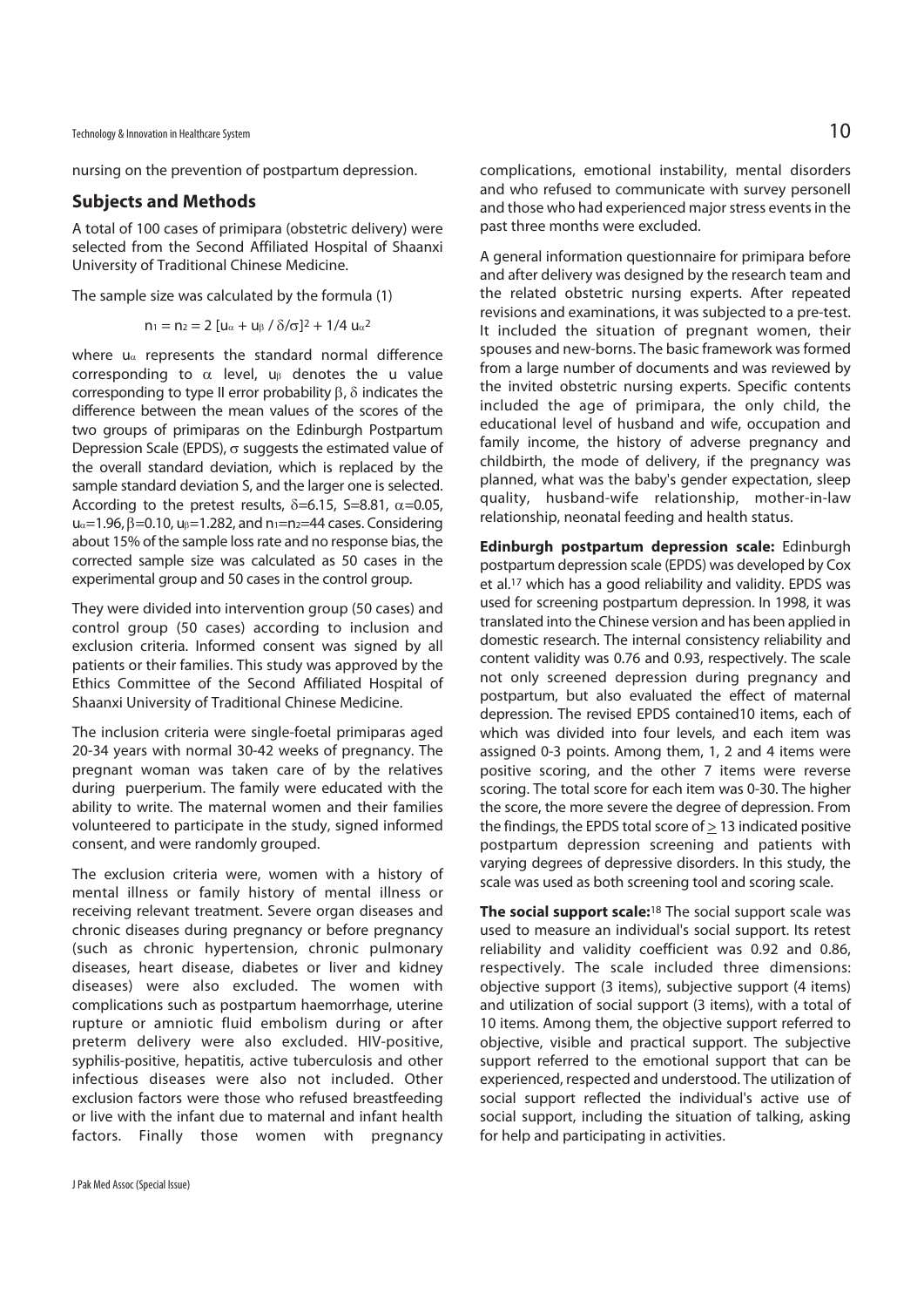**General self-efficacy scale:** General self-efficiency scale (GSEs)19 was compiled by Schwarzer et al. of Berlin Free University, Germany. The GSES used the Linkert 4 rating method with 10 projects and 1 dimension. The scoring method was: 4 points were totally correct, 3 points were mostly correct, 2 points were slightly correct and 1 point was totally incorrect. The higher the score, the higher the self-confidence. Below 10 points, self-efficacy was very low. Between 11 and 20 points, self-efficacy was low. Between 21 and 30 points, self-efficacy was high. Between 31 and 40 points, self-efficacy was very high.

**Questionnaire on mother's role adaptation:** The questionnaire included four aspects: the influence of infants on maternal life, the well-being of maternal role, the ability to take care of infants' daily life, beliefs and so on. There were 16 items in the questionnaire. The Linkert 5-level scoring method was used to score the lowest score and the highest score for each item. The total score was 16-80. The higher the score, the better the maternal role adaptation. The score of 64-80 indicated that the mother's role adaptation was good, 48-63 indicated that the mother's role adaptation was moderate and < 47 indicated that the mother's role adaptation was poor.

**Contents and methods of intervention:** The control group received routine nursing care. During maternal hospitalization, the symptoms of mothers and infants were observed before and after delivery. Medication management, psychological nursing, rehabilitation diet and exercise education were carried out. Breastfeeding, neonatal bathing and touching were also necessary. Skin, buttocks and umbilical care were conducted. Neonatal stress response, facial colour and urine were observed to judge whether the baby was warm or cold. Primipara were given face-to-face education and handbooks. Before discharge they received guidance for a postnatal visit fourty-two days after delivery.

The intervention group adopted a more in-depth postpartum rehabilitation nursing model. The psychological and physical status of primipara and the problems encountered were assessed. A preliminary intervention plan was worked out with primipara and their families, so as to guide their families to actively participate in the care of their mothers and newborns, to build trust with each other, and to encourage primipara to do their own work as far as possible for the care of their newborns. This improved the ability of self-care. Child-rearing confidence and self-satisfaction could be enhanced to promote the adaptation role of the mother.

In the process of implementation, the method of explanation $\rightarrow$  guidance $\rightarrow$  practice $\rightarrow$  guidance $\rightarrow$  practice

was used to explain and demonstrate the knowledge and skills if the primipara and their families had failed to grasp. Health education on postpartum depression was carried out among family members to understand the mental health status of puerpera as well as their families. According to the EPDS survey results, the key psychological guidance was provided to the puerpera.

#### **Statistical Methods**

All the data in the study were analysed by SPSS 18.0 statistical software in the Chinese version, with P < 0.05 as the statistical significance. The statistics of general data were expressed by frequency and percentage, and the measurement data were described by the mean standard deviation. The correlation between social support, selfefficacy and prenatal depression level of primipara was analysed. The balance test of general data of primipara in the two groups was analysed by two independent samples t-test and chi-square test. The postpartum depression situation of the two groups of primiparas was compared. The changes in the social support level and self-efficacy were evaluated by repeated measurement variance analysis. Two independent samples t-test and chi-square test were used to compare the differences of postpartum depression score, social support level, selfefficacy and maternal role adaptation between the two groups in order to evaluate the intervention effect.

#### **Results**

**Equilibrium comparison of basic data of subjects:** There were 100 subjects in the study group, 50 in the control group and 50 in the intervention group. The average age of the control group was 27.21±2.53 years old range (20-34 years). The average age of the intervention group was 26.67±3.58 years (range 21-33 vears). T-test showed that  $t=0050$ , P=0.961  $> 0.05$ , and there was no significant difference. As shown in Figure-1, age, an only child, pregnancy planning, sex expectation of the baby, the relationship between husband and wife, sleep quality, delivery and feeding mode were not significantly different ( $P > 0.05$ ).

The influence of postpartum nursing on social support of primipara: In general, the prenatal social support for primipara was 37.16±5.285, which belonged to the middle level. On the day of admission, there was no significant difference in the total scores of social supports and the scores of each dimension between the two groups (P >0.05), which proved that there was comparability. On the day of discharge, there was no significant difference in the total scores of social supports and each dimension between the two groups (P >0.05). At 42 days postpartum, there were significant differences in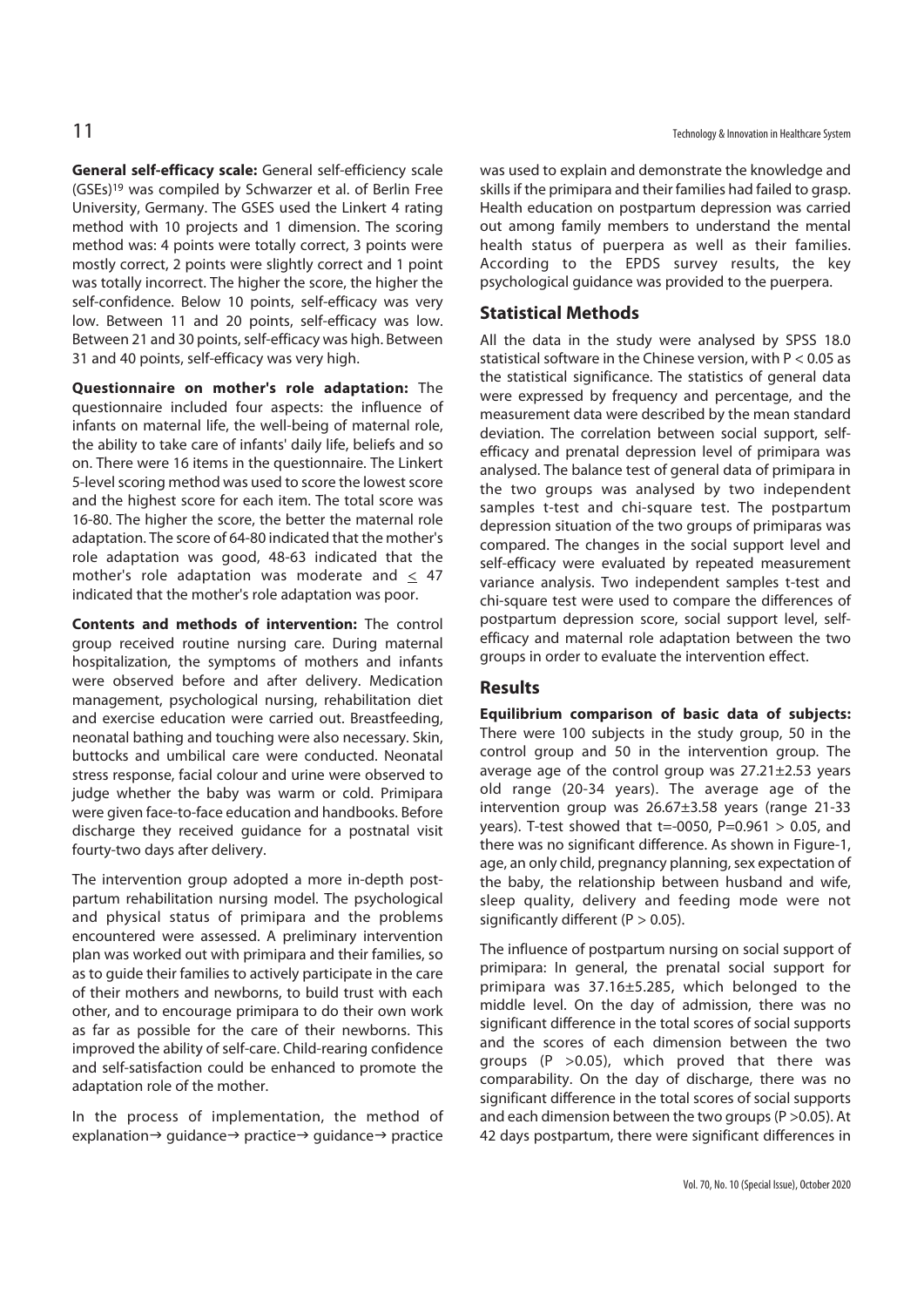

Figure-1: Comparison of basic data of primipara between two groups (A. Abscissa: 1. There is the only child. 2. There is a bad pregnancy history 3. It is the planned pregnancy 4. There is the expectation of the baby' s sex 5. A good relationship between husband and wife. B. Abscissa: 1. Primipara sleeps well in the last week 2. A good relationship between motherin-law and daughter-in-law 3. Caesarean section 4. Breastfeeding 5. The baby is healthy).



Figure-2: Comparisons of scores in various dimensions of social support (A. The scores of social support dimensions on admission day are compared; B. The scores of social support dimensions on discharge day are compared; C. The scores of social support dimensions on 42 days after delivery are compared).

J Pak Med Assoc (Special Issue)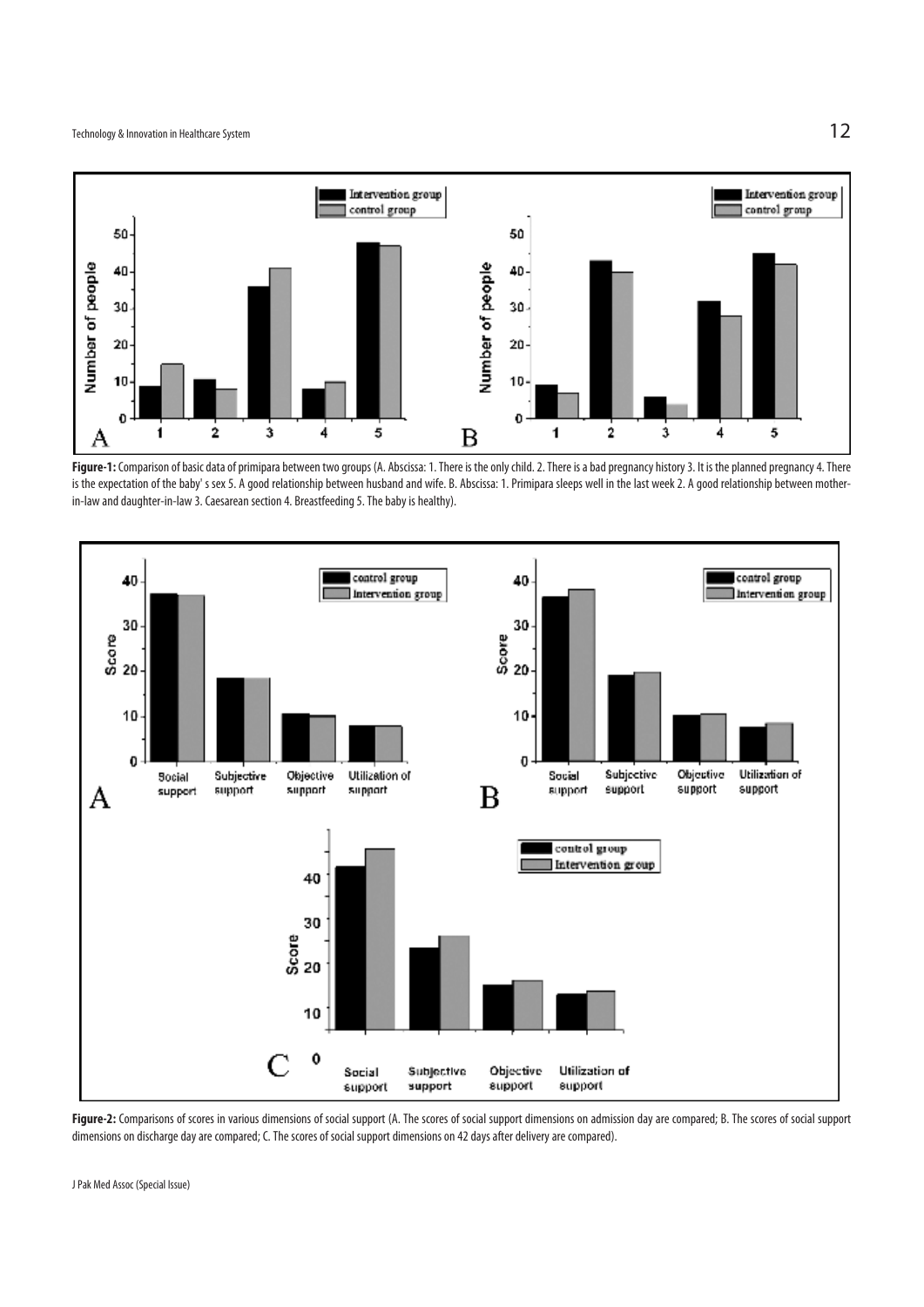$13$  Technology & Innovation in Healthcare System



Figure-3: Comparison of depression rate on the day of admission, discharge and 42 days of postpartum between the two groups (A. Comparisons of EPDS scores between the two groups on admission day, discharge day and 42 days postpartum. B. Comparisons of incidence of depression on admission day between the two groups. C. Comparisons of the incidence of depression on the day of discharge between the two groups. D. Comparisons of incidence of depression on the 42 days after delivery between the two groups).

the total score of social support, subjective support score and support utilization between the two groups (P <0.05). However, there was no significant difference in objective support score (P >0.05), as shown in Figure-2.

**Effect of postpartum nursing on the postpartum depression of primipara:** On the day of admission, the prenatal EPDS score was 9.82±4.02, ranging from 1 to 18, and the frequency of depression was 24.1%. There was no significant difference in the EPDS score between the two groups on the day of admission ( $P > 0.05$ ), and no significant difference in the development of prenatal depression. (P >0.05). On the day of discharge, there was no significant difference in EPDS score and incidence of depression between the two groups (P >0.05). However, there was a significant difference in EPDS score and incidence of depression between the two groups at 42

days postpartum (P <0.05), as illustrated in Figure-3.

**Effect of postpartum nursing on primipara's selfefficacy:** On the day of admission, there was no significant difference in self-efficacy score between the control group and the intervention group ( $P > 0.05$ ), indicating the two groups to be comparable. On the day of discharge, there was no significant difference in selfefficacy scores between the intervention group and the control group (P >0.05). At 42 days postpartum, there was a significant difference in self-efficacy scores between intervention group and control group (P <0.05), as presented in Figure-4.

#### **Discussion**

A large number of studies<sup>20-22</sup> have explored the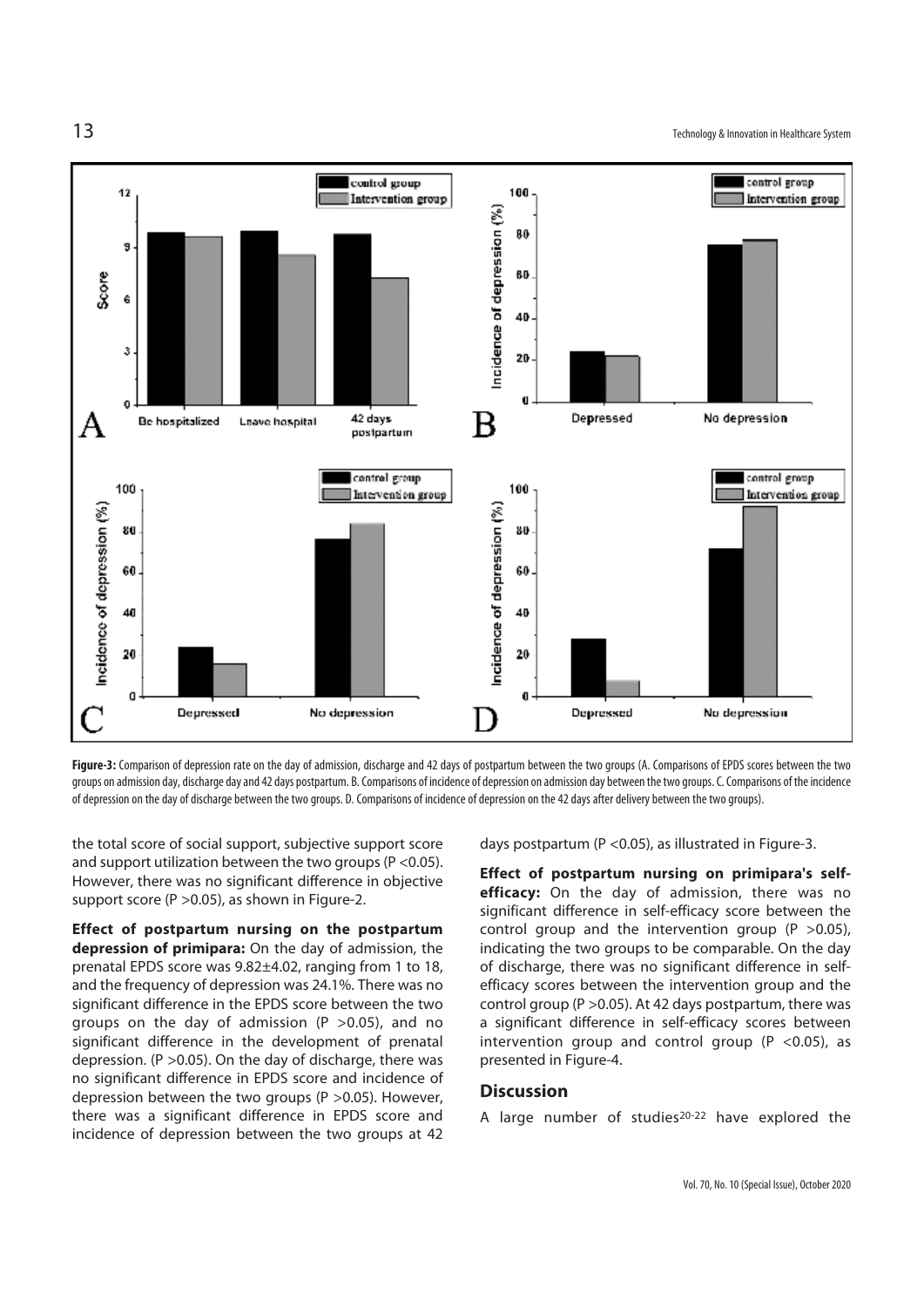

**Figure-4:** Comparison of self-efficacy scores between two groups at different time.

prevalence of postpartum depression and depression, and evaluated the factors related to it. Studies have found that postpartum depression is more susceptible to chronic diseases, and postpartum depression makes women more vulnerable to advanced depression and other physical and mental health problems. It is estimated that the prevalence of postpartum depression worldwide is about 10-15%.23 Many risk factors are considered to be an important cause of postpartum depression in new mothers, and it can have a significant impact on babies, mothers, families and society.

Postpartum depression was the first depressive disorder occurring in women's puerperal period and was more common in female mental disorders. Postpartum depression often manifests itself as depression, poor sleep and loss of appetite, which can lead to suicide. Postpartum depression is often treated with antidepressant medication, psychotherapy and physical therapy. Psychological intervention therapy including cognitive behavioural therapy, interpersonal psychotherapy, behavioural activation, and mindfulness cognitive therapy is a new treatment method in the field of modern medicine. Studies have shown that comprehensive psychological intervention could improve the therapeutic effect of postpartum depression.24 The study found that there were significant differences in total social support score, subjective support score and support utilization at 42 days postpartum (P <0.05), and significant differences in EPDS score and depression incidence (P <0.05). Social support is a protective factor for postpartum depression in puerperia. Social support from spouse and family members could greatly reduce the probability of postpartum depression.25 According to the research, a psychological intervention could improve social support. Understanding the prevalence of postpartum depression and its relationship with social support is an important research direction. Research reports have found that there is an inverse significant correlation between social support and postpartum depression. The larger the mother's social network, the lower the incidence of postpartum depression. It is also proposed to educate families, raise awareness of the important role of social support, and improve all aspects of health care to prevent postpartum depression.26

The EPDS scale was first compiled in English in 1987 but was translated into Chinese by the Chinese University of Hong Kong and was revised in 1998. This scale has been widely used in the evaluation of specific postpartum depression. Due to its high sensitivity, this scale is often used in the evaluation of psychological conditions in China. The scale was found to be useful in evaluating depression and nursing intervention thereby reducing the incidence of postpartum depression. Self-efficacy refers to people's expectations of their ability to perform certain behaviours, as well as their ability to recognize and evaluate their behaviour. The higher the self-efficacy score, the lower the incidence of postpartum depression.<sup>23</sup> Nursing intervention could significantly improve the maternal self-efficacy score (P<0.05), indicating that nursing intervention could reduce the incidence of postpartum depression by improving maternal selfefficacy, self-acceptance and self-evaluation.

The role of postnatal care in the occurrence and development of depression cannot be ignored, and has received attention in recent years. Studies have found that nurses should tailor care to couples' preferences to help them identify and utilize preferred resources. Patients may be more receptive if mental health care is provided in obstetric care. Moreover, the role of nursing is mainly reflective listening, helping women adapt to the process of rebirth. An internal process of painful growth represented by motherhood, striving to protect the true self in order to maintain emotional health while negotiating development and transformation.

#### **Conclusion**

There was no significant difference in social support score, incidence of postpartum depression, and selfefficacy between the two groups. 42 days after discharge, compared with the control group, the intervention group had higher social support score, lower incidence of postpartum depression, and increased self-efficacy. Therefore, postpartum rehabilitation nursing has a good effect on postpartum depression.